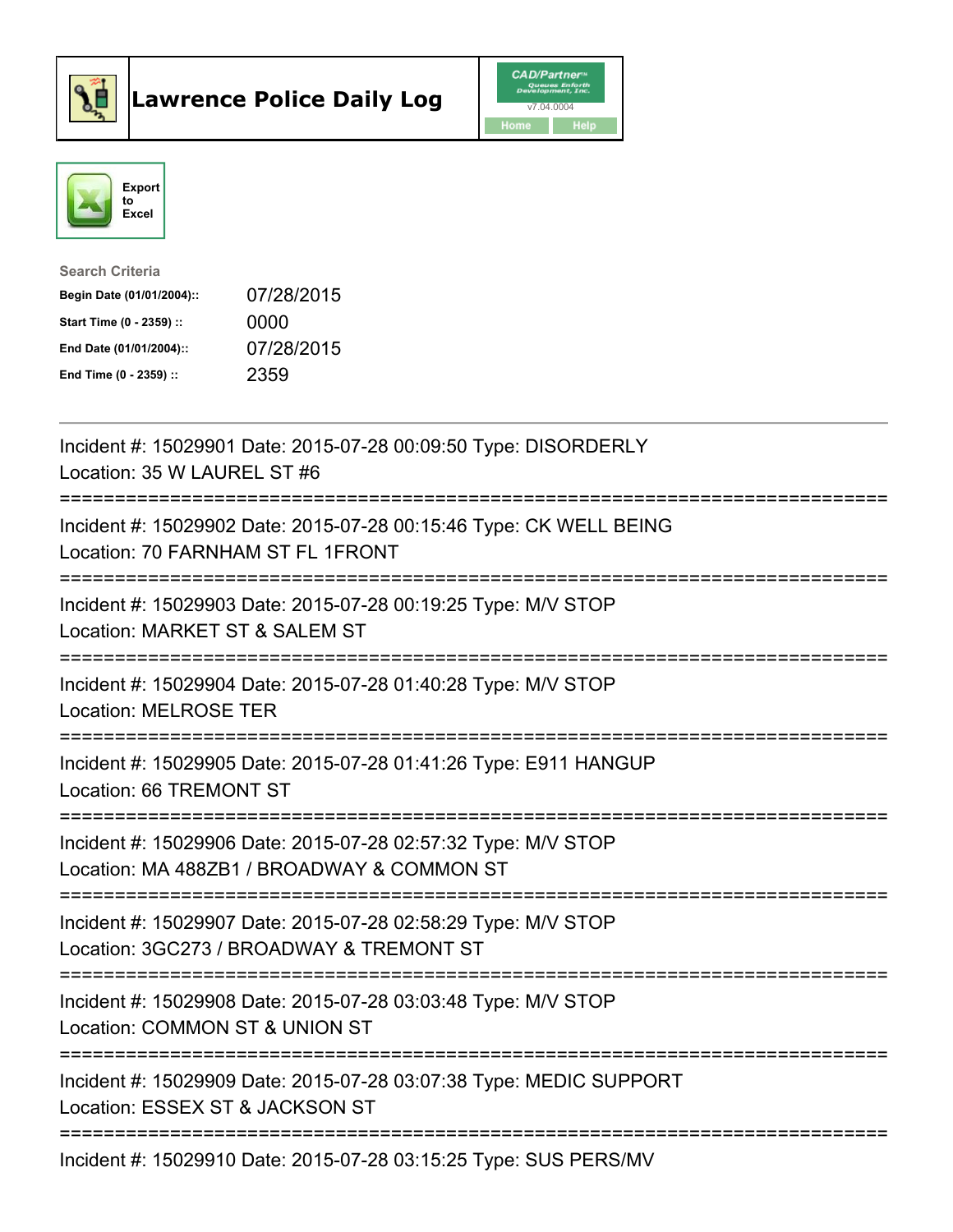Location: 574 HOWARD ST

=========================================================================== Incident #: 15029911 Date: 2015-07-28 03:35:13 Type: M/V STOP Location: CAULKINS CT & WATER ST =========================================================================== Incident #: 15029912 Date: 2015-07-28 04:56:48 Type: WOMAN DOWN Location: 375 HAVERHILL ST =========================================================================== Incident #: 15029913 Date: 2015-07-28 05:30:32 Type: SEARCHWARRANT Location: 118-120 PHILLIP ST =========================================================================== Incident #: 15029914 Date: 2015-07-28 05:33:40 Type: MEDIC SUPPORT Location: 350 HAVERHILL ST #4 =========================================================================== Incident #: 15029915 Date: 2015-07-28 05:45:23 Type: A&B PAST Location: 103 BROADWAY =========================================================================== Incident #: 15029916 Date: 2015-07-28 06:11:47 Type: DISTURBANCE Location: COR UNUM MEAL CENTER / 191 SALEM ST =========================================================================== Incident #: 15029917 Date: 2015-07-28 07:12:25 Type: PARK & WALK Location: BRADFORD ST & BROADWAY =========================================================================== Incident #: 15029918 Date: 2015-07-28 07:13:51 Type: GENERAL SERV Location: PACIFIC MILL BLDG. 6 / 300 CANAL ST =========================================================================== Incident #: 15029919 Date: 2015-07-28 07:17:00 Type: SELECTIVE ENF Location: E HAVERHILL ST & HIGH ST =========================================================================== Incident #: 15029920 Date: 2015-07-28 07:18:23 Type: TRANSPORT Location: 118 PHILLIPS ST =========================================================================== Incident #: 15029921 Date: 2015-07-28 07:20:25 Type: HIT & RUN M/V Location: 268 MERRIMACK ST =========================================================================== Incident #: 15029922 Date: 2015-07-28 07:22:13 Type: M/V STOP Location: 77 HIGH ST =========================================================================== Incident #: 15029923 Date: 2015-07-28 07:28:06 Type: STOL/MV/PAS Location: 54 MECHANIC ST =========================================================================== Incident #: 15029924 Date: 2015-07-28 07:34:48 Type: ALARM/BURG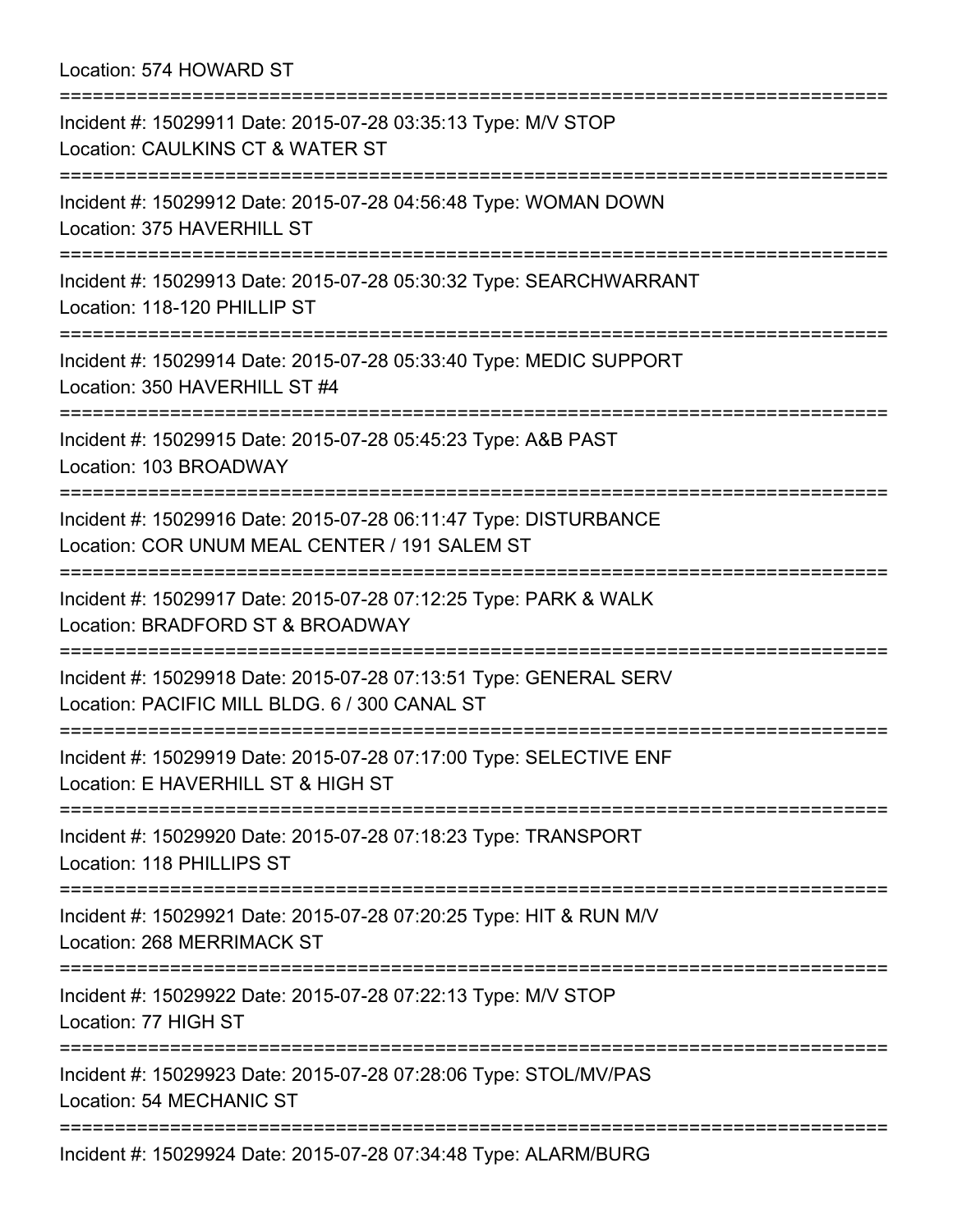| Incident #: 15029926 Date: 2015-07-28 07:35:43 Type: ALARMS<br>Location: EARLY CHILDHOOD EDUCATION / 360 MERRIMACK ST                |
|--------------------------------------------------------------------------------------------------------------------------------------|
| Incident #: 15029925 Date: 2015-07-28 07:35:56 Type: M/V STOP<br>Location: 77 HIGH ST<br>;===================================        |
| Incident #: 15029927 Date: 2015-07-28 07:38:29 Type: M/V STOP<br><b>Location: CENTRAL BRIDGE</b>                                     |
| Incident #: 15029928 Date: 2015-07-28 07:45:10 Type: M/V STOP<br>Location: MERRIMACK ST & PARKER ST                                  |
| Incident #: 15029929 Date: 2015-07-28 07:46:01 Type: M/V STOP<br>Location: 77 HIGH ST                                                |
| Incident #: 15029930 Date: 2015-07-28 08:09:31 Type: WOMAN DOWN<br>Location: INDEPENDENT IMPORT SPECIALIST / 139 JACKSON ST          |
| ============================<br>Incident #: 15029931 Date: 2015-07-28 08:16:33 Type: M/V STOP<br>Location: HAMPSHIRE ST & LEBANON ST |
| Incident #: 15029932 Date: 2015-07-28 08:18:56 Type: M/V STOP<br>Location: E HAVERHILL ST & HIGH ST                                  |
| Incident #: 15029933 Date: 2015-07-28 08:30:45 Type: STOL/MV/PAS<br>Location: 24 HIGHLAWN AV                                         |
| Incident #: 15029934 Date: 2015-07-28 08:56:06 Type: ALARM/HOLD<br>Location: 499 ESSEX ST                                            |
| Incident #: 15029935 Date: 2015-07-28 09:02:04 Type: HIT & RUN PRO<br>Location: MERRIMACK VALLEY CREDIT UNION / 500 MERRIMACK ST     |
| Incident #: 15029936 Date: 2015-07-28 09:15:08 Type: UNWANTEDGUEST<br>Location: 65 WILLOW ST                                         |
| Incident #: 15029937 Date: 2015-07-28 09:17:03 Type: INVEST CONT<br>Location: 92 BROADWAY                                            |
| Incident #: 15029938 Date: 2015-07-28 09:34:59 Type: M/V STOP                                                                        |

Location: 312 LOWELL ST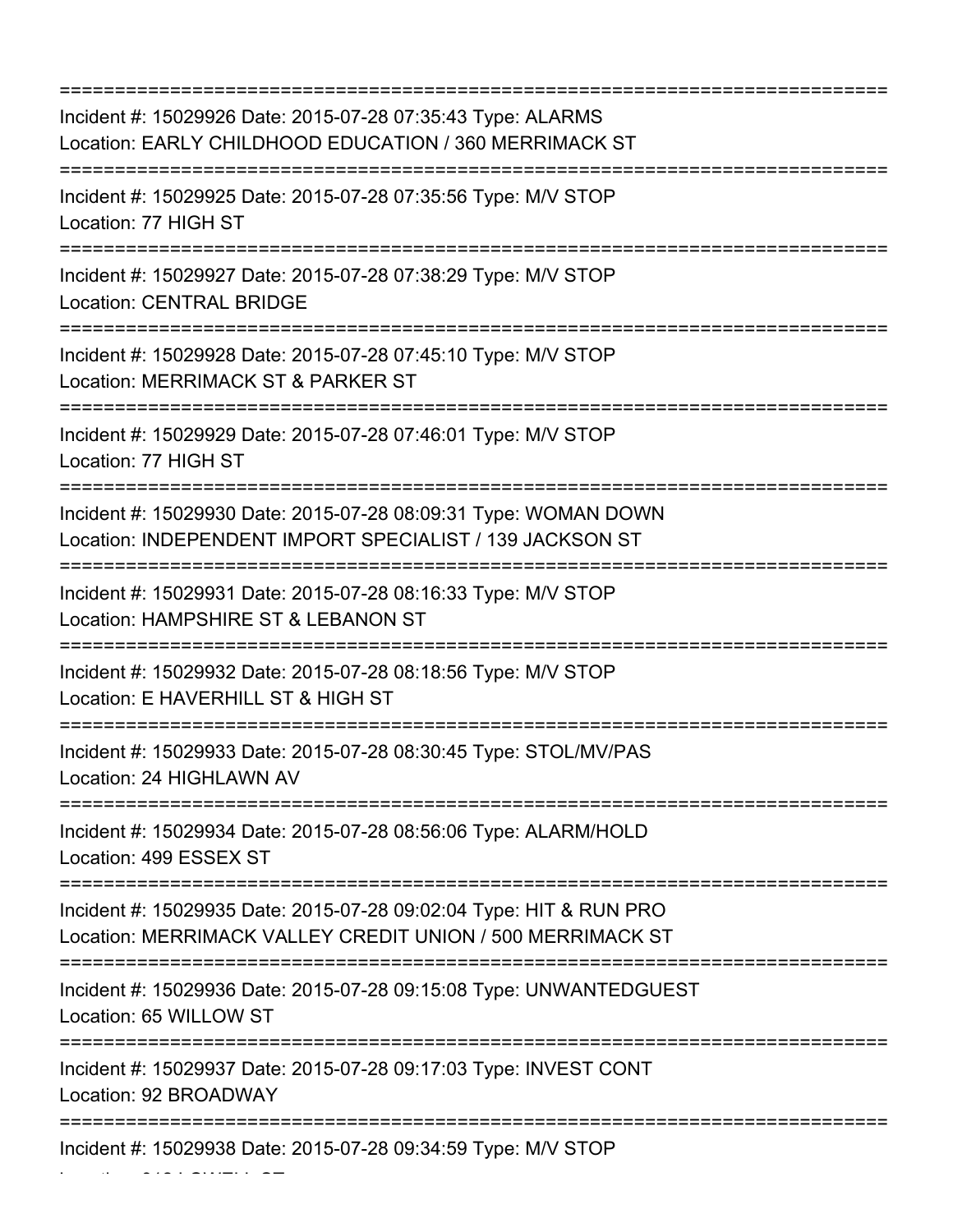| Incident #: 15029939 Date: 2015-07-28 09:48:16 Type: M/V STOP<br>Location: CANAL ST & UNION ST                                            |
|-------------------------------------------------------------------------------------------------------------------------------------------|
| Incident #: 15029940 Date: 2015-07-28 09:51:28 Type: M/V STOP<br>Location: 207 LAWRENCE ST<br>===============================             |
| Incident #: 15029941 Date: 2015-07-28 09:52:45 Type: PARK & WALK<br>Location: BROADWAY & HAVERHILL ST<br>:====================            |
| Incident #: 15029942 Date: 2015-07-28 09:57:12 Type: CK WELL BEING<br>Location: 134 SARATOGA ST                                           |
| Incident #: 15029943 Date: 2015-07-28 10:01:27 Type: TOW OF M/V<br>Location: MCDONALDS / 50 BROADWAY                                      |
| Incident #: 15029945 Date: 2015-07-28 10:09:41 Type: DETAIL<br>Location: PARKER ST & SALEM ST                                             |
| Incident #: 15029944 Date: 2015-07-28 10:09:54 Type: RECOV/STOL/MV<br>Location: 59 HAVERHILL ST                                           |
| ==================================<br>Incident #: 15029946 Date: 2015-07-28 10:11:28 Type: CK WELL BEING<br>Location: 45 CAMELLA TEOLI WY |
| Incident #: 15029947 Date: 2015-07-28 10:23:18 Type: M/V STOP<br>Location: EMBANKMENT RD & WATER ST                                       |
| Incident #: 15029948 Date: 2015-07-28 10:39:07 Type: PARK & WALK<br>Location: BRADFORD ST & BROADWAY                                      |
| Incident #: 15029949 Date: 2015-07-28 10:46:46 Type: B&E FOLLOW UP<br>Location: 10 GRAFTON ST                                             |
| Incident #: 15029950 Date: 2015-07-28 11:02:32 Type: INVESTIGATION<br>Location: 11 BAILEY ST                                              |
| Incident #: 15029951 Date: 2015-07-28 11:04:33 Type: 209A/SERVE<br>Location: 248 BROADWAY #402                                            |
| Incident #: 15029952 Date: 2015-07-28 11:06:24 Type: MV/BLOCKING                                                                          |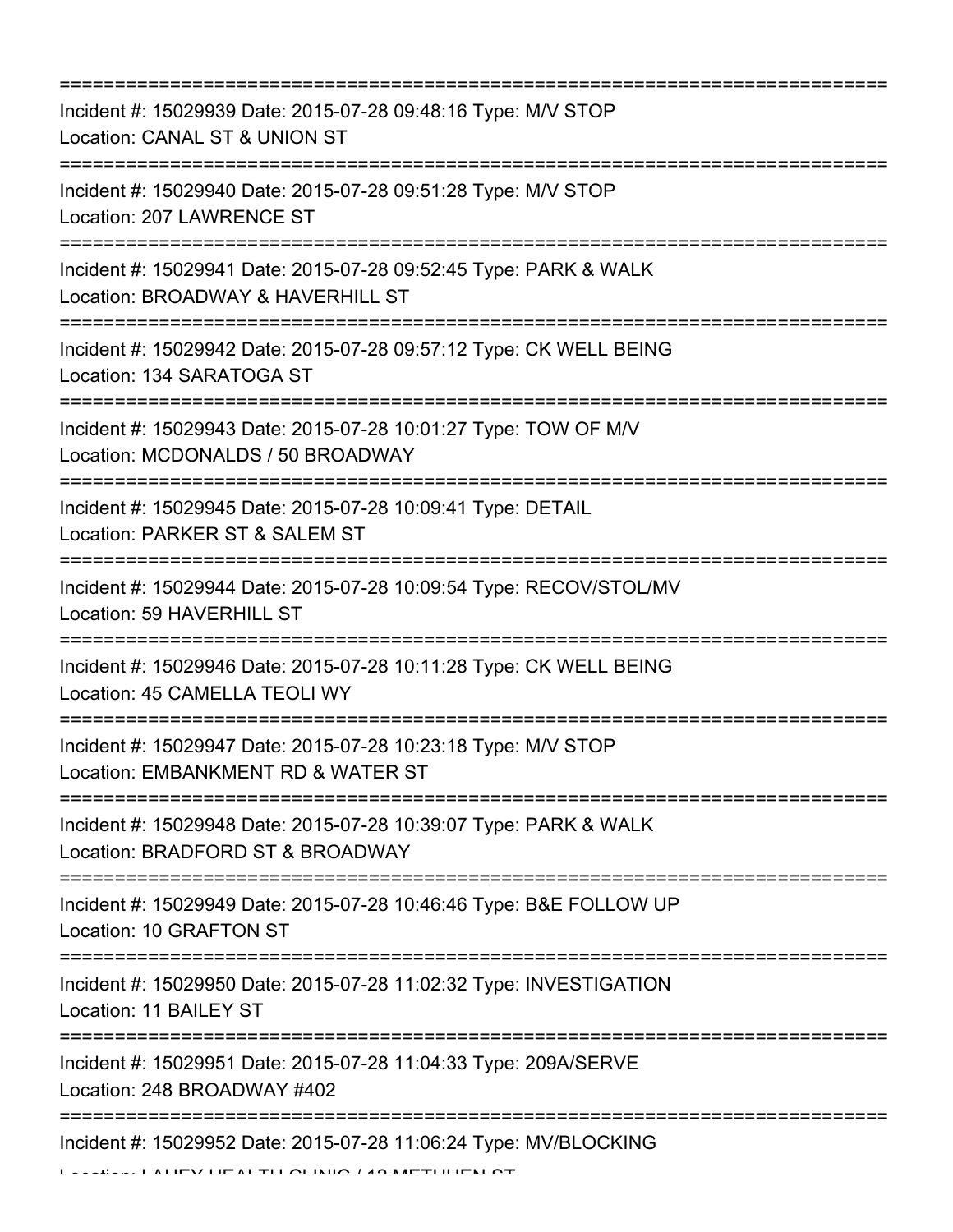| ===============================                                                                                             |
|-----------------------------------------------------------------------------------------------------------------------------|
| Incident #: 15029953 Date: 2015-07-28 11:18:43 Type: M/V STOP<br>Location: BROADWAY & WATER ST                              |
| Incident #: 15029954 Date: 2015-07-28 11:21:40 Type: WARRANT SERVE<br>Location: 2 APPLETON ST                               |
| Incident #: 15029955 Date: 2015-07-28 11:25:50 Type: M/V STOP<br>Location: 212 ARLINGTON ST                                 |
| Incident #: 15029956 Date: 2015-07-28 11:31:07 Type: UNWANTEDGUEST<br>Location: MERRIMACK PAPER / MERRIMACK ST              |
| Incident #: 15029957 Date: 2015-07-28 11:39:35 Type: M/V STOP<br>Location: 204 BROADWAY                                     |
| Incident #: 15029958 Date: 2015-07-28 11:41:32 Type: SUS PERS/MV<br><b>Location: SOUTH UNION</b>                            |
| Incident #: 15029959 Date: 2015-07-28 11:46:46 Type: CK WELL BEING<br>Location: 161 JACKSON ST<br>========================= |
| Incident #: 15029960 Date: 2015-07-28 11:49:14 Type: RECOV/STOL/MV<br>Location: 700 ESSEX ST                                |
| Incident #: 15029961 Date: 2015-07-28 11:52:07 Type: HIT & RUN M/V<br>Location: 175 PROSPECT ST                             |
| Incident #: 15029962 Date: 2015-07-28 11:54:09 Type: B&E/PAST<br>Location: 265 LOWELL ST                                    |
| Incident #: 15029963 Date: 2015-07-28 12:00:11 Type: LARCENY/PAST<br>Location: 392 ESSEX ST                                 |
| Incident #: 15029964 Date: 2015-07-28 12:10:07 Type: MEDIC SUPPORT<br>Location: 71 DUCKETT AV                               |
| Incident #: 15029965 Date: 2015-07-28 12:16:55 Type: 209A/SERVE<br>Location: 435 BROADWAY #6                                |
| Incident #: 15029966 Date: 2015-07-28 12:20:01 Type: DOMESTIC/PROG                                                          |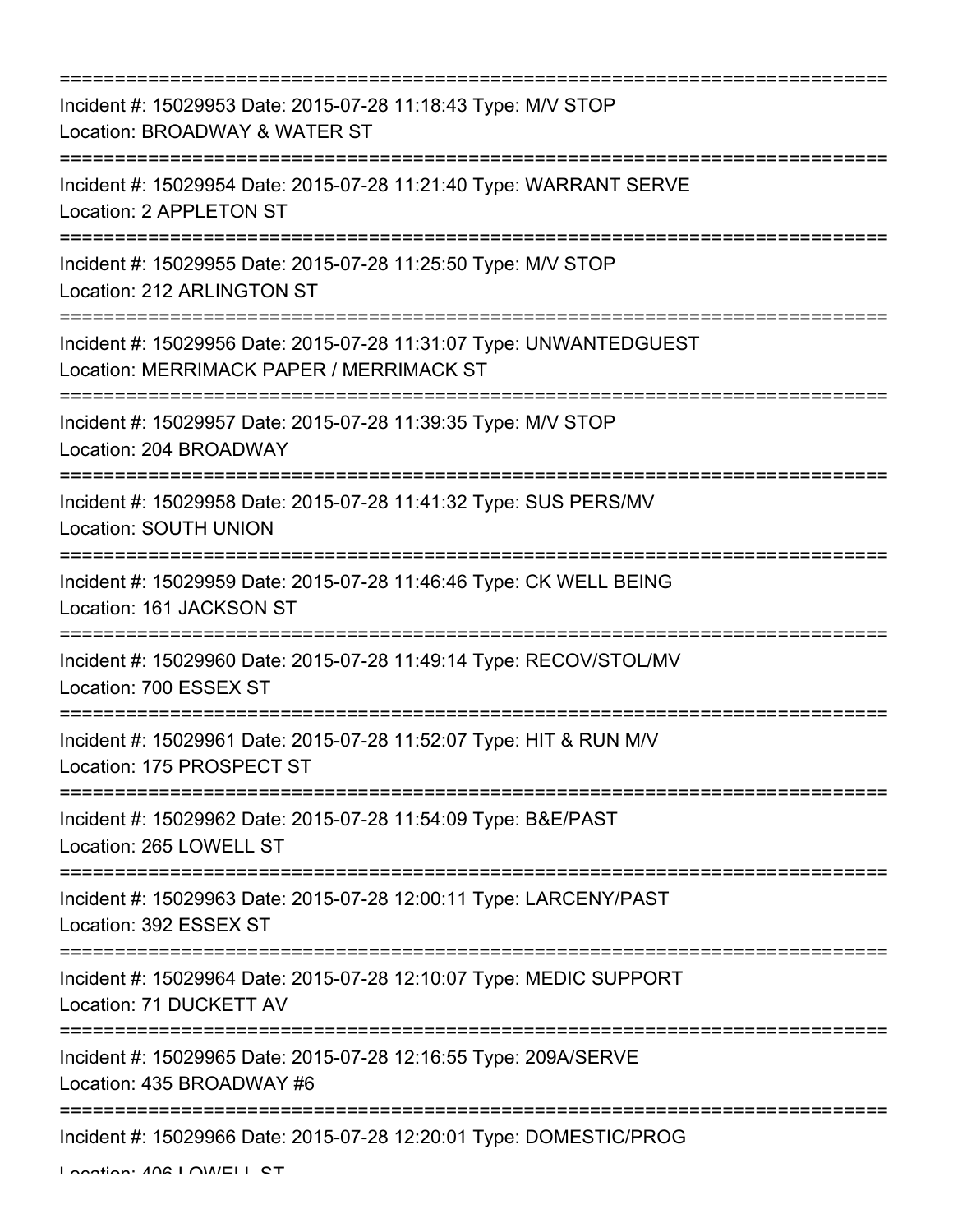| :========================                                                                                     |
|---------------------------------------------------------------------------------------------------------------|
| Incident #: 15029967 Date: 2015-07-28 12:23:21 Type: B&E/PROG<br>Location: 58 SAUNDERS ST                     |
| Incident #: 15029968 Date: 2015-07-28 12:25:31 Type: DRUG VIO<br>Location: 300 HAMPSHIRE ST                   |
| Incident #: 15029969 Date: 2015-07-28 12:27:14 Type: DOMESTIC/PROG<br>Location: 149 LAWRENCE ST               |
| Incident #: 15029970 Date: 2015-07-28 12:47:57 Type: AUTO ACC/UNK PI<br>Location: BROADWAY & LOWELL ST        |
| Incident #: 15029971 Date: 2015-07-28 12:55:10 Type: 209A/SERVE<br>Location: 179 ARLINGTON ST                 |
| Incident #: 15029972 Date: 2015-07-28 13:16:04 Type: B&E/PAST<br>Location: 85 ESSEX ST #11                    |
| Incident #: 15029973 Date: 2015-07-28 13:18:43 Type: SUS PERS/MV<br>Location: BROOK ST                        |
| Incident #: 15029974 Date: 2015-07-28 13:35:58 Type: KIDNAP/PAST<br>Location: 42 SARGENT ST #2                |
| Incident #: 15029975 Date: 2015-07-28 13:41:49 Type: SUS PERS/MV<br>Location: 36 WINTER ST                    |
| Incident #: 15029976 Date: 2015-07-28 13:42:59 Type: M/V STOP<br>Location: ARLINGTON ST & WILLOW ST           |
| Incident #: 15029977 Date: 2015-07-28 13:54:33 Type: SUS PERS/MV<br>Location: ERVING AV & HAMPSHIRE ST        |
| Incident #: 15029978 Date: 2015-07-28 14:01:48 Type: CK WELL BEING<br>Location: 45 SULLIVAN AV                |
| Incident #: 15029979 Date: 2015-07-28 14:09:23 Type: AUTO ACC/UNK PI<br>Location: FALLS BRIDGE / FALLS BRIDGE |
| Incident #: 15029980 Date: 2015-07-28 14:13:42 Type: SUS PERS/MV<br>Location: 309 SALEM ST                    |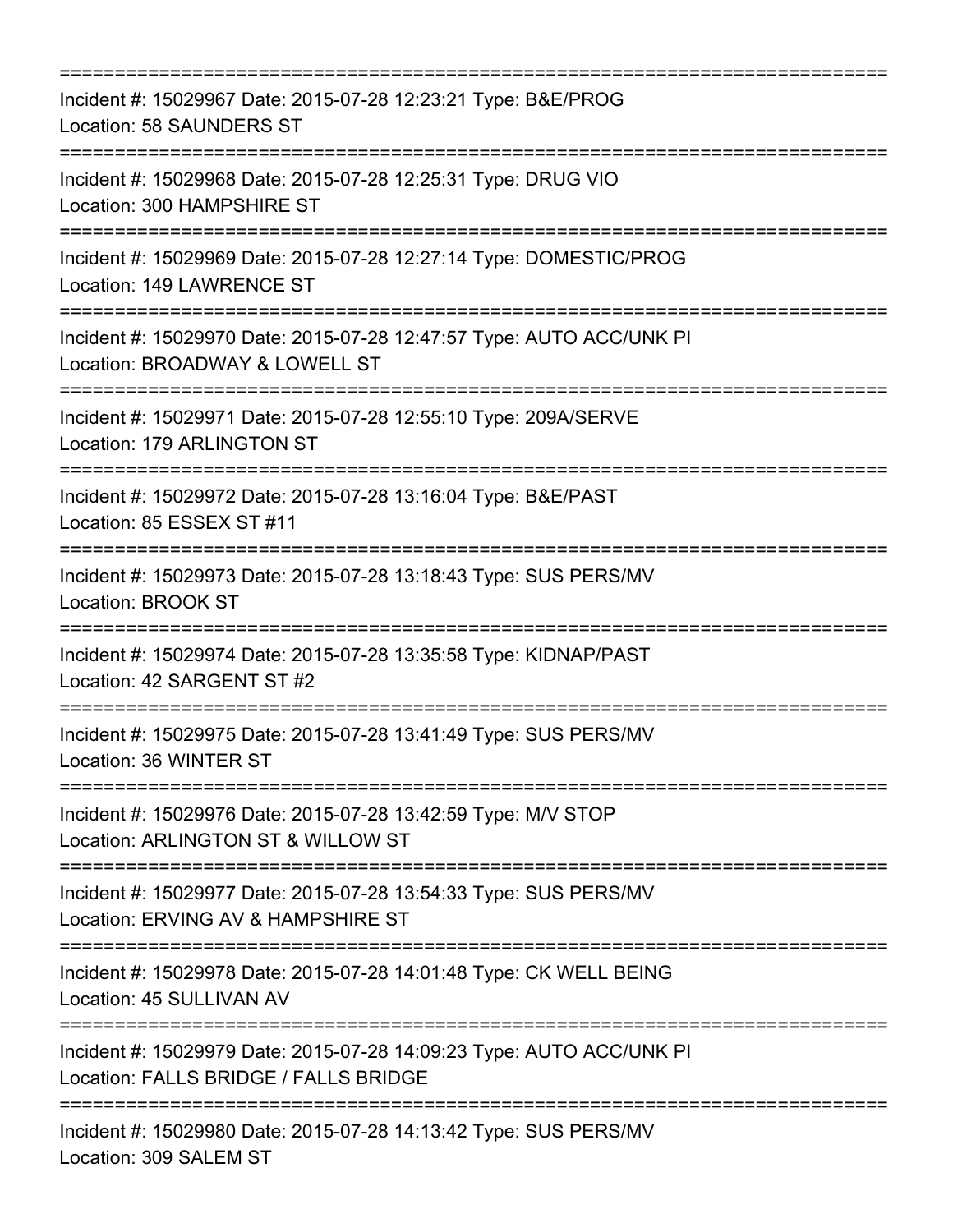Incident #: 15029981 Date: 2015-07-28 14:15:43 Type: SUS PERS/MV Location: 72 MAPLE ST =========================================================================== Incident #: 15029982 Date: 2015-07-28 14:17:08 Type: MEDIC SUPPORT Location: 56 COLONIAL RD =========================================================================== Incident #: 15029983 Date: 2015-07-28 14:22:17 Type: AUTO ACC/UNK PI Location: AVON ST & EAST HAVERHILL =========================================================================== Incident #: 15029984 Date: 2015-07-28 14:31:35 Type: SUS PERS/MV Location: BROADWAY & MANCHESTER ST =========================================================================== Incident #: 15029985 Date: 2015-07-28 14:35:29 Type: STOL/MV/PAS Location: 375 LOWELL ST =========================================================================== Incident #: 15029986 Date: 2015-07-28 14:37:22 Type: ALARM/BURG Location: MARKET BASKET DISTRIBUTOR / 1 GROCERY WY =========================================================================== Incident #: 15029987 Date: 2015-07-28 14:38:25 Type: AUTO ACC/UNK PI Location: 127 HOWARD ST =========================================================================== Incident #: 15029988 Date: 2015-07-28 14:39:10 Type: ANIMAL COMPL Location: 15 WINTHROP AV =========================================================================== Incident #: 15029989 Date: 2015-07-28 14:39:14 Type: MEDIC SUPPORT Location: 7 WINTHROP AV =========================================================================== Incident #: 15029990 Date: 2015-07-28 15:01:26 Type: M/V STOP Location: 266 BROADWAY =========================================================================== Incident #: 15029991 Date: 2015-07-28 15:18:17 Type: MEDIC SUPPORT Location: 257 BROADWAY #9 =========================================================================== Incident #: 15029992 Date: 2015-07-28 15:23:24 Type: STOL/MV/PAS Location: 380 S UNION ST =========================================================================== Incident #: 15029993 Date: 2015-07-28 15:38:20 Type: STOL/MV/PAS Location: 57 KINGSTON ST ========================= Incident #: 15029994 Date: 2015-07-28 15:44:42 Type: LARCENY/PAST Location: 36 WINTER ST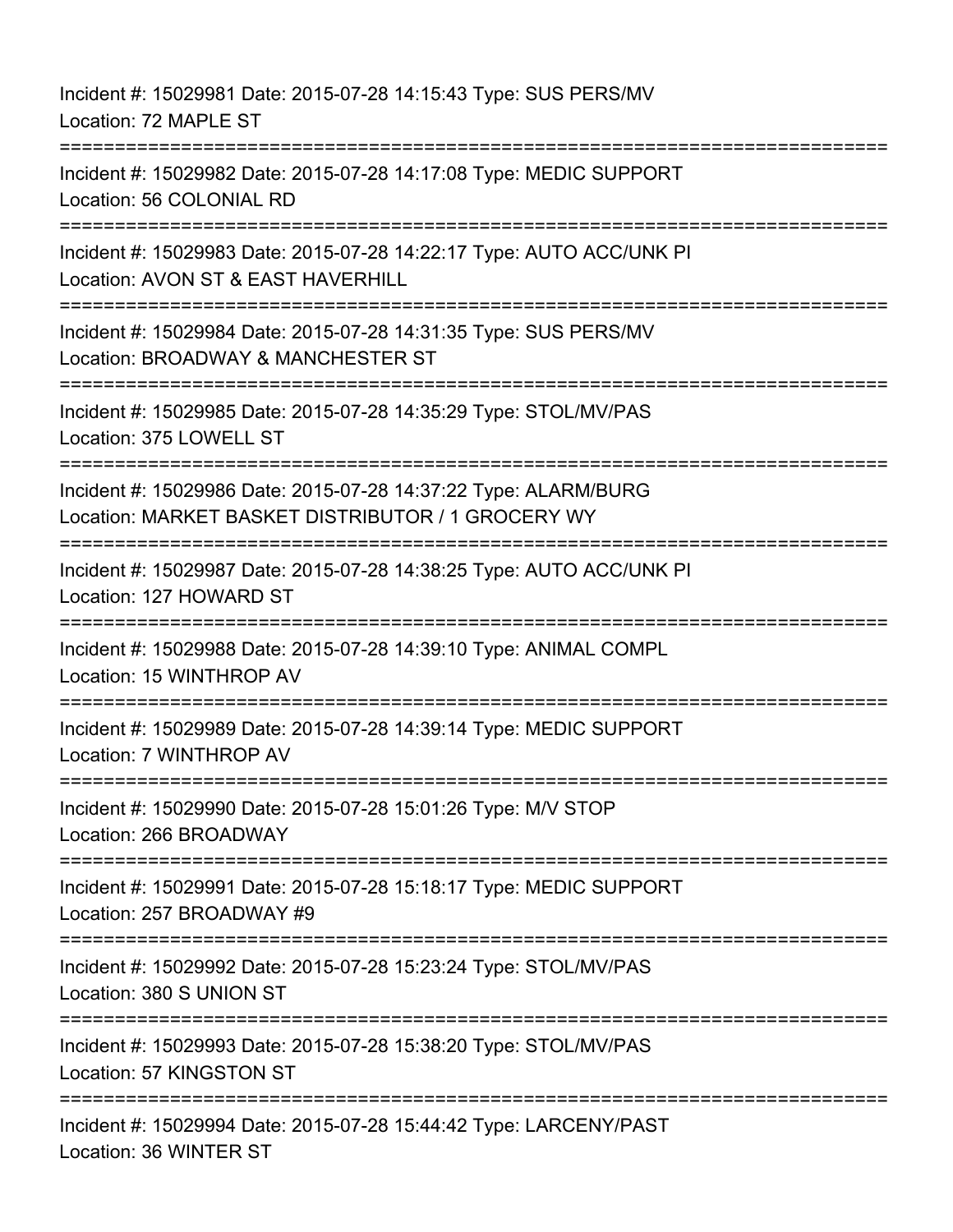| Incident #: 15029995 Date: 2015-07-28 15:48:43 Type: WARRANT SERVE<br>Location: LAWRENCE GENERAL HOSPITAL / 1 GENERAL ST     |
|------------------------------------------------------------------------------------------------------------------------------|
| ===========================<br>Incident #: 15029996 Date: 2015-07-28 16:03:51 Type: ALARMS<br>Location: 20 FITZ ST           |
| Incident #: 15029999 Date: 2015-07-28 16:04:38 Type: STOLEN PROP<br>Location: 1088 ESSEX ST<br>============================= |
| Incident #: 15029997 Date: 2015-07-28 16:05:58 Type: ABAND MV<br>Location: 32 HIGHLAWN AV<br>============                    |
| Incident #: 15029998 Date: 2015-07-28 16:06:56 Type: CK WELL BEING<br>Location: CITY HALL / 200 COMMON ST                    |
| Incident #: 15030000 Date: 2015-07-28 16:23:57 Type: 209A/SERVE<br>Location: 83 EVERETT ST                                   |
| Incident #: 15030001 Date: 2015-07-28 16:25:26 Type: DISTURBANCE<br>Location: 33 KATHERINE ST                                |
| ==================<br>Incident #: 15030002 Date: 2015-07-28 16:36:24 Type: MEDIC SUPPORT<br>Location: 9 W LAUREL ST          |
| ===================<br>Incident #: 15030003 Date: 2015-07-28 16:56:14 Type: DISTURBANCE<br>Location: 39 WINTER ST            |
| Incident #: 15030004 Date: 2015-07-28 17:21:06 Type: M/V STOP<br>Location: AMES ST & ESSEX ST                                |
| Incident #: 15030005 Date: 2015-07-28 17:22:37 Type: SUS PERS/MV<br>Location: 18 TOWER HILL ST#ST                            |
| Incident #: 15030006 Date: 2015-07-28 17:25:56 Type: COURT DOC SERVE<br>Location: 19 CAMELLA TEOLI WY                        |
| Incident #: 15030007 Date: 2015-07-28 17:26:46 Type: M/V STOP<br>Location: MERRIMACK ST & S BROADWAY                         |
| Incident #: 15030008 Date: 2015-07-28 17:29:30 Type: M/V STOP<br>Location: HAMPSHIRE ST & LOWELL ST                          |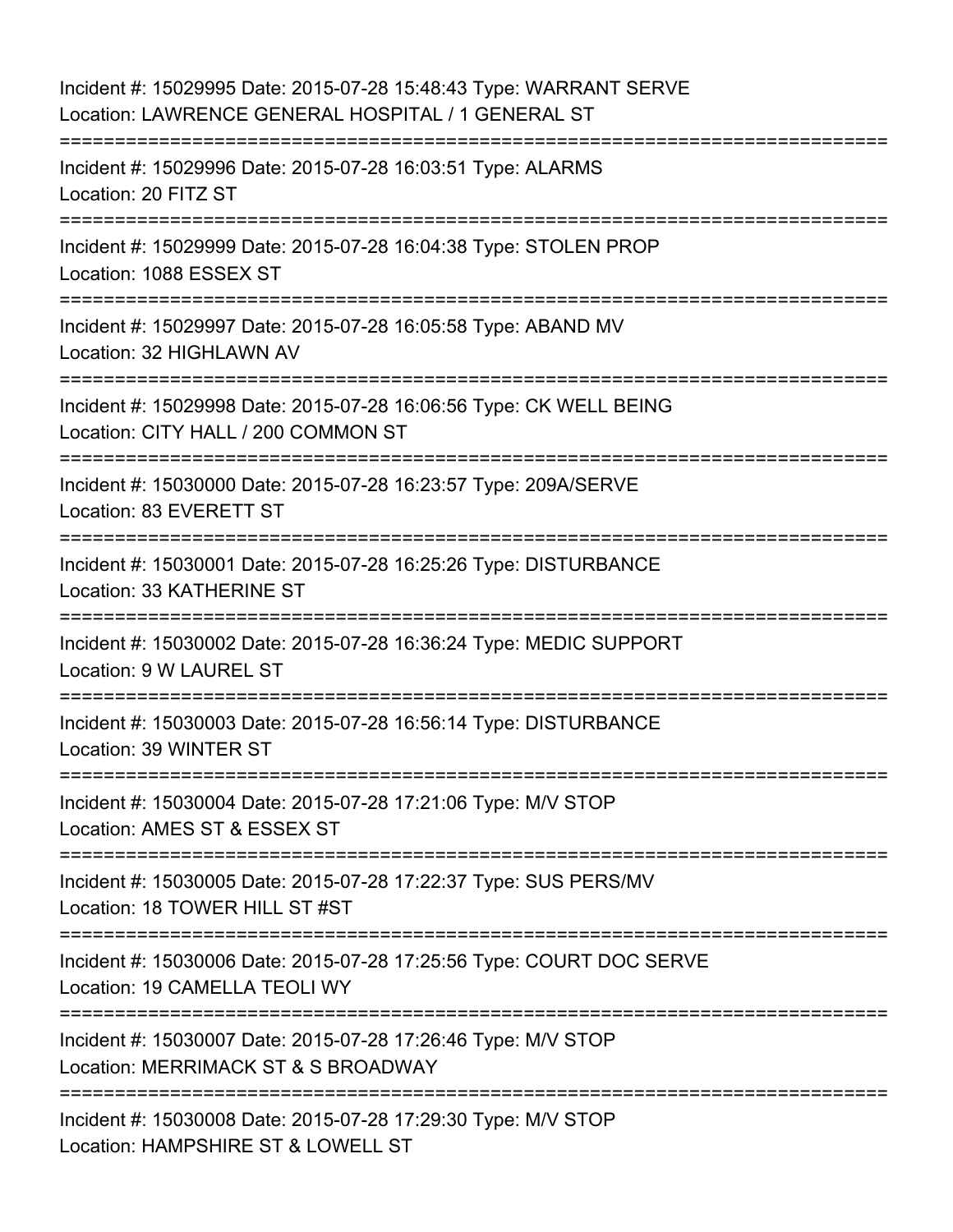Incident #: 15030009 Date: 2015-07-28 17:30:35 Type: SELECTIVE ENF Location: BROADWAY & LOWELL ST =========================================================================== Incident #: 15030010 Date: 2015-07-28 17:32:09 Type: ALARMS Location: 354 MERRIMACK ST =========================================================================== Incident #: 15030011 Date: 2015-07-28 17:35:05 Type: M/V STOP Location: HAVERHILL ST & OXFORD ST =========================================================================== Incident #: 15030013 Date: 2015-07-28 17:42:09 Type: SUS PERS/MV Location: 170 MAY ST =========================================================================== Incident #: 15030012 Date: 2015-07-28 17:42:22 Type: COURT DOC SERVE Location: 120 BOWDOIN ST =========================================================================== Incident #: 15030014 Date: 2015-07-28 17:46:37 Type: COURT DOC SERVE Location: 61 ROLLINS ST =========================================================================== Incident #: 15030015 Date: 2015-07-28 17:57:34 Type: ALARMS Location: 165 CRAWFORD ST =========================================================================== Incident #: 15030016 Date: 2015-07-28 17:59:49 Type: COURT DOC SERVE Location: 26 INMAN ST #36 =========================================================================== Incident #: 15030018 Date: 2015-07-28 18:00:22 Type: SUS PERS/MV Location: BUTLER ST & MARGIN ST =========================================================================== Incident #: 15030017 Date: 2015-07-28 18:01:29 Type: M/V STOP Location: 29 CENTRE ST =========================================================================== Incident #: 15030020 Date: 2015-07-28 18:02:30 Type: COURT DOC SERVE Location: 10 SHERIDAN ST =========================================================================== Incident #: 15030019 Date: 2015-07-28 18:03:02 Type: M/V STOP Location: FRANKLIN ST & LOWELL ST =========================================================================== Incident #: 15030022 Date: 2015-07-28 18:10:14 Type: 911 HANG UP Location: 160 CARLETON ST =========================================================================== Incident #: 15030021 Date: 2015-07-28 18:12:45 Type: COURT DOC SERVE Location: 143 ANDOVER ST

===========================================================================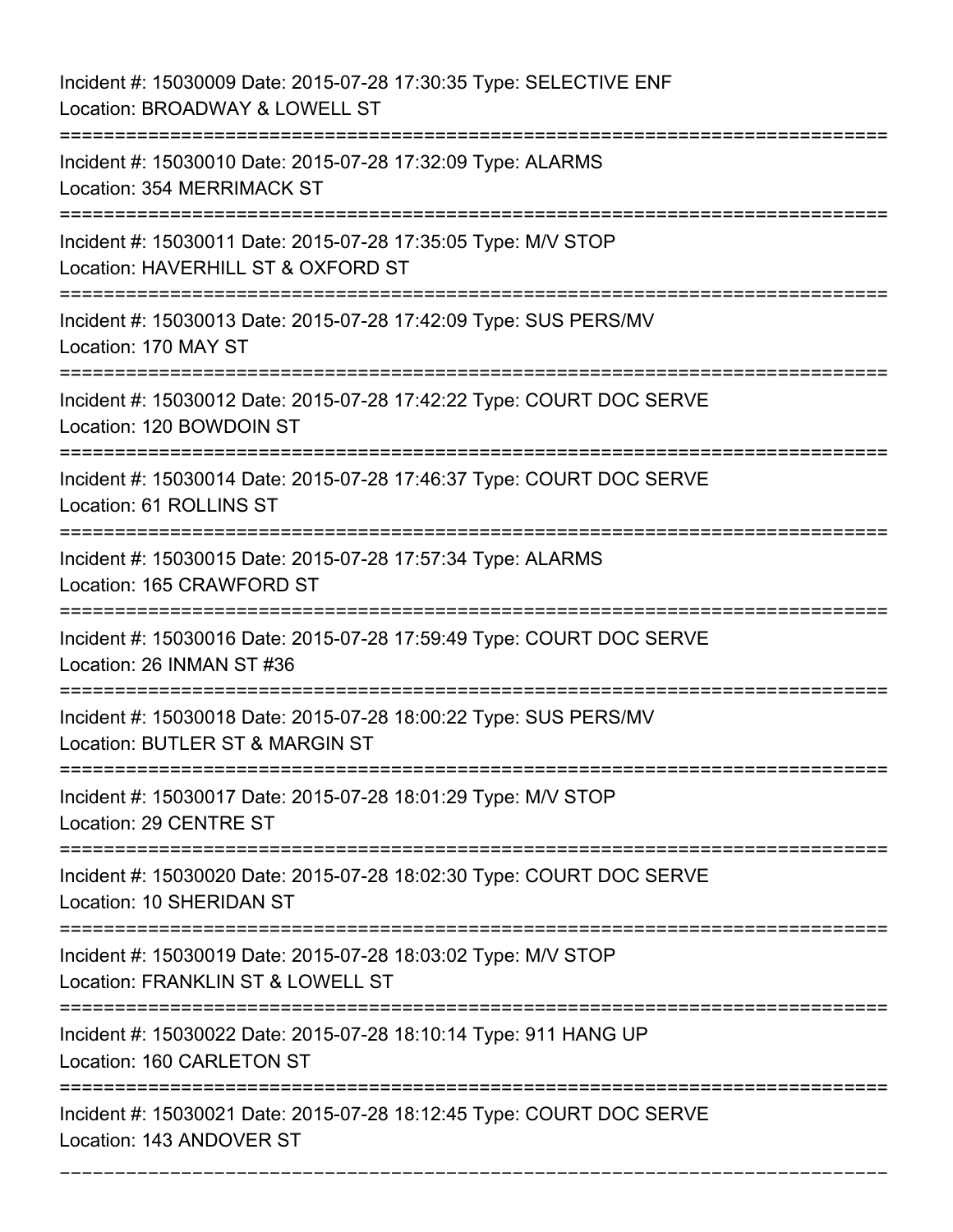Incident #: 15030023 Date: 2015-07-28 18:19:04 Type: DOMESTIC/PAST Location: 78 MELVIN ST =========================================================================== Incident #: 15030025 Date: 2015-07-28 18:22:30 Type: MEDIC SUPPORT Location: 32 LAWRENCE ST =========================================================================== Incident #: 15030024 Date: 2015-07-28 18:24:18 Type: M/V STOP Location: BODWELL ST & GREENWOOD ST =========================================================================== Incident #: 15030027 Date: 2015-07-28 18:29:32 Type: TOW OF M/V Location: 366 BROADWAY =========================================================================== Incident #: 15030026 Date: 2015-07-28 18:32:01 Type: SUS PERS/MV Location: 26 INMAN ST =========================================================================== Incident #: 15030028 Date: 2015-07-28 18:40:49 Type: MEDIC SUPPORT Location: 210 LAWRENCE ST FL 2 =========================================================================== Incident #: 15030030 Date: 2015-07-28 18:45:17 Type: THREATS Location: 186 E HAVERHILL ST =========================================================================== Incident #: 15030029 Date: 2015-07-28 18:47:13 Type: SEX OFF. PAST Location: 161 OLIVE AV =========================================================================== Incident #: 15030031 Date: 2015-07-28 18:53:08 Type: M/V STOP Location: 132 HIGH ST =========================================================================== Incident #: 15030032 Date: 2015-07-28 19:06:32 Type: M/V STOP Location: BROADWAY & LOWELL ST =========================================================================== Incident #: 15030033 Date: 2015-07-28 19:12:06 Type: M/V STOP Location: HIGH ST & STORROW ST =========================================================================== Incident #: 15030034 Date: 2015-07-28 19:12:10 Type: SELECTIVE ENF Location: BROADWAY & LOWELL ST =========================================================================== Incident #: 15030036 Date: 2015-07-28 19:13:09 Type: DOMESTIC/PROG Location: DANFORTH ST & W HAWLEY ST =========================================================================== Incident #: 15030035 Date: 2015-07-28 19:13:55 Type: SELECTIVE ENF Location: HIGH ST & PLEASANT ST ===========================================================================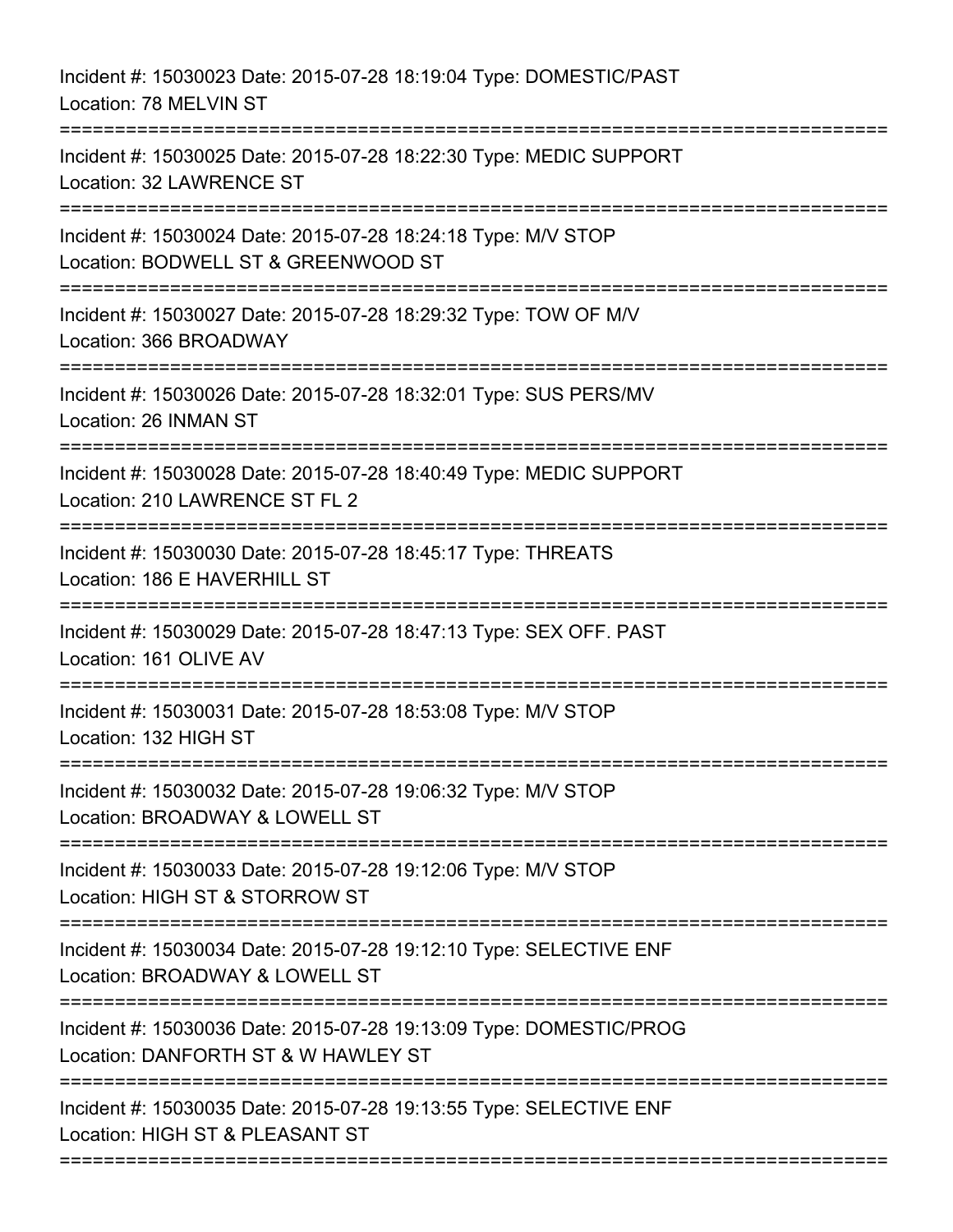Incident #: 15030037 Date: 2015-07-28 19:18:09 Type: THREATS Location: 245 BROADWAY #219 =========================================================================== Incident #: 15030038 Date: 2015-07-28 19:24:10 Type: M/V STOP Location: HIGH ST & STORROW ST =========================================================================== Incident #: 15030039 Date: 2015-07-28 19:30:33 Type: SPECIAL CHECK Location: DOUBLE DECKER BRIDGE 495 / null =========================================================================== Incident #: 15030040 Date: 2015-07-28 19:33:47 Type: ALARM/BURG Location: 70 BELMONT ST =========================================================================== Incident #: 15030041 Date: 2015-07-28 19:49:04 Type: M/V STOP Location: 117 MYRTLE ST =========================================================================== Incident #: 15030042 Date: 2015-07-28 19:50:58 Type: UNWANTEDGUEST Location: 48 UNION ST =========================================================================== Incident #: 15030043 Date: 2015-07-28 19:52:29 Type: SUS PERS/MV Location: BROADWAY & MANCHESTER ST =========================================================================== Incident #: 15030044 Date: 2015-07-28 19:57:56 Type: STOLEN PROP Location: DUNKIN DONUTS / 226 WINTHROP AV =========================================================================== Incident #: 15030045 Date: 2015-07-28 20:03:46 Type: INVESTIGATION Location: 90 LOWELL ST =========================================================================== Incident #: 15030046 Date: 2015-07-28 20:04:09 Type: LOUD NOISE Location: 98 FARNHAM ST =========================================================================== Incident #: 15030047 Date: 2015-07-28 20:08:20 Type: SUS PERS/MV Location: MYRTLE ST & WALNUT ST =========================================================================== Incident #: 15030048 Date: 2015-07-28 20:20:33 Type: DISORDERLY Location: AMES ST & HAVERHILL ST =========================================================================== Incident #: 15030049 Date: 2015-07-28 20:27:08 Type: LOUD NOISE Location: 36 BOXFORD ST =========================================================================== Incident #: 15030050 Date: 2015-07-28 20:34:27 Type: LOUD NOISE Location: CRESCENT ST & FOREST ST ===========================================================================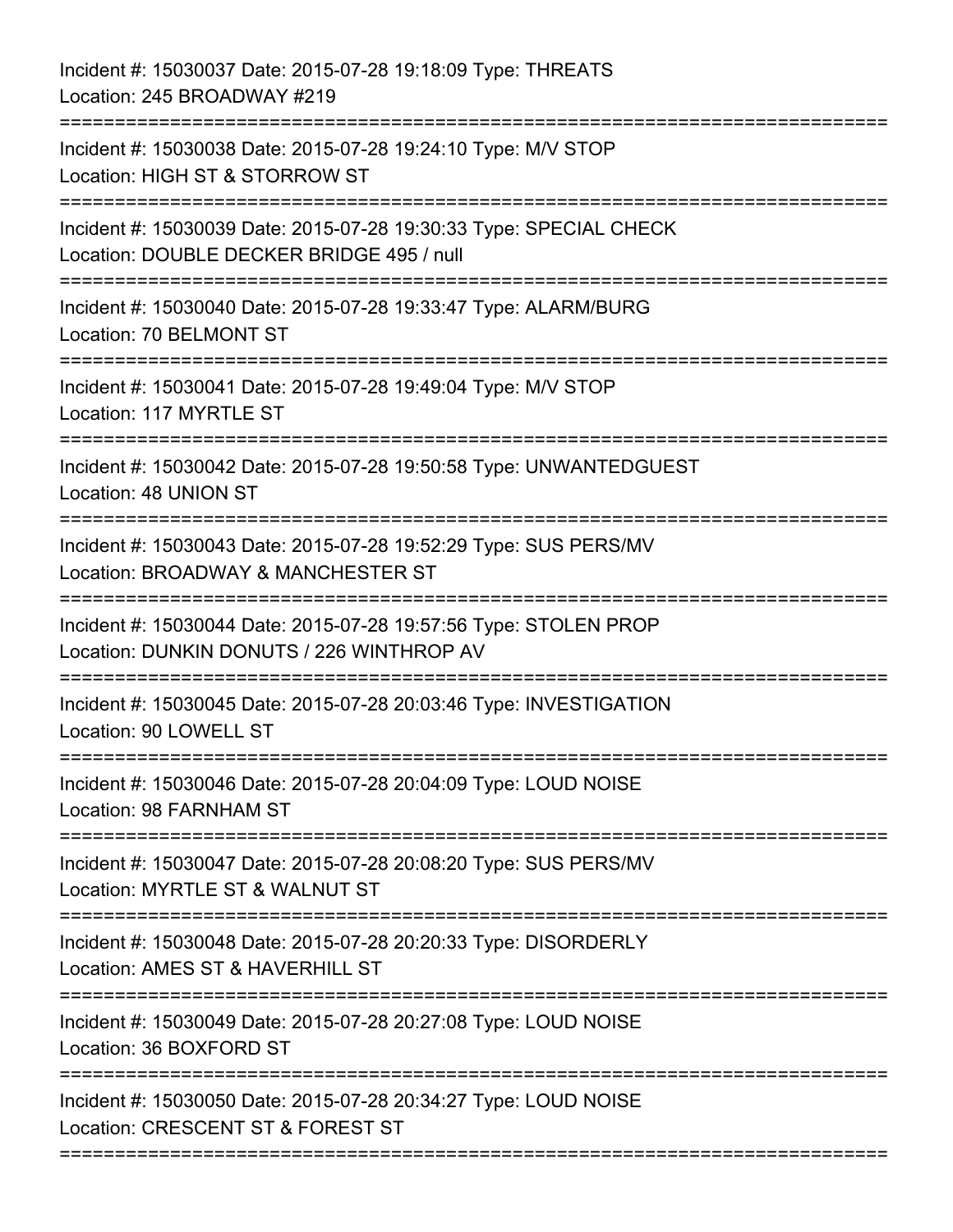Location: 6 RITA LN

| Incident #: 15030052 Date: 2015-07-28 20:47:56 Type: FIGHT<br>Location: 11 SUMMER ST                                                |
|-------------------------------------------------------------------------------------------------------------------------------------|
| Incident #: 15030053 Date: 2015-07-28 20:52:15 Type: WARRANT SERVE<br>Location: 64 MELVIN ST                                        |
| Incident #: 15030054 Date: 2015-07-28 20:53:33 Type: WARRANT SERVE<br>Location: 90 CROSS ST FL 2ND                                  |
| Incident #: 15030055 Date: 2015-07-28 20:55:36 Type: M/V STOP<br>Location: FRONT ST & S BROADWAY                                    |
| Incident #: 15030056 Date: 2015-07-28 21:17:37 Type: NOISE ORD<br>Location: 164 BUTLER ST                                           |
| Incident #: 15030058 Date: 2015-07-28 21:30:14 Type: LOUD NOISE<br>Location: 315 HIGH ST                                            |
| Incident #: 15030057 Date: 2015-07-28 21:31:29 Type: M/V STOP<br>Location: BROADWAY & LOWELL ST                                     |
| Incident #: 15030059 Date: 2015-07-28 21:32:24 Type: M/V STOP<br>Location: BROADWAY & LOWELL ST                                     |
| Incident #: 15030060 Date: 2015-07-28 21:33:10 Type: M/V STOP<br>Location: HIGH ST & PLEASANT ST                                    |
| --------------------------------<br>Incident #: 15030061 Date: 2015-07-28 21:33:19 Type: M/V STOP<br>Location: BROADWAY & LOWELL ST |
| Incident #: 15030062 Date: 2015-07-28 21:33:50 Type: M/V STOP<br>Location: HIGH ST & PLEASANT ST                                    |
| Incident #: 15030063 Date: 2015-07-28 21:34:53 Type: M/V STOP<br>Location: BROADWAY & LOWELL ST                                     |
| Incident #: 15030064 Date: 2015-07-28 21:36:10 Type: M/V STOP<br>Location: BROADWAY & LOWELL ST                                     |
|                                                                                                                                     |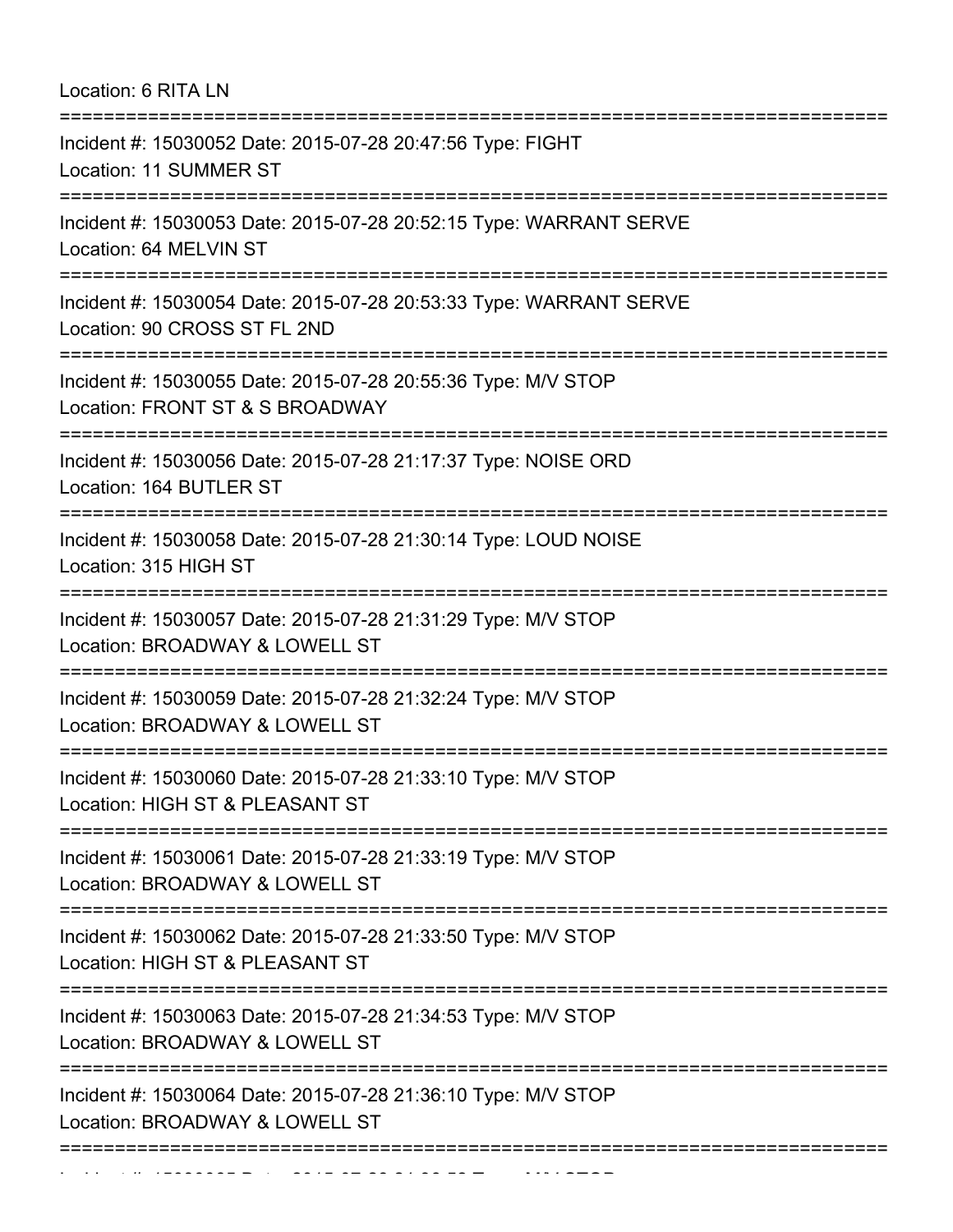| Location: BROADWAY & LOWELL ST<br>====================                                           |
|--------------------------------------------------------------------------------------------------|
| Incident #: 15030066 Date: 2015-07-28 21:37:44 Type: M/V STOP<br>Location: BROADWAY & LOWELL ST  |
| Incident #: 15030067 Date: 2015-07-28 21:39:38 Type: M/V STOP<br>Location: BROADWAY & LOWELL ST  |
| Incident #: 15030068 Date: 2015-07-28 21:41:24 Type: M/V STOP<br>Location: BROADWAY & LOWELL ST  |
| Incident #: 15030070 Date: 2015-07-28 21:41:47 Type: DOMESTIC/PROG<br>Location: 26 TREMONT ST    |
| Incident #: 15030069 Date: 2015-07-28 21:42:16 Type: M/V STOP<br>Location: BROADWAY & LOWELL ST  |
| Incident #: 15030071 Date: 2015-07-28 21:42:59 Type: M/V STOP<br>Location: BROADWAY & LOWELL ST  |
| Incident #: 15030072 Date: 2015-07-28 21:44:02 Type: M/V STOP<br>Location: BROADWAY & LOWELL ST  |
| Incident #: 15030073 Date: 2015-07-28 21:45:08 Type: M/V STOP<br>Location: BROADWAY & LOWELL ST  |
| Incident #: 15030074 Date: 2015-07-28 21:47:03 Type: M/V STOP<br>Location: 65 WINTHROP AV        |
| Incident #: 15030075 Date: 2015-07-28 21:47:16 Type: M/V STOP<br>Location: BROADWAY & LOWELL ST  |
| Incident #: 15030076 Date: 2015-07-28 21:48:00 Type: M/V STOP<br>Location: BROADWAY & LOWELL ST  |
| Incident #: 15030077 Date: 2015-07-28 21:59:55 Type: M/V STOP<br>Location: S BROADWAY & WEARE ST |
| Incident #: 15030078 Date: 2015-07-28 22:00:37 Type: M/V STOP<br>Location: 481 BROADWAY          |
|                                                                                                  |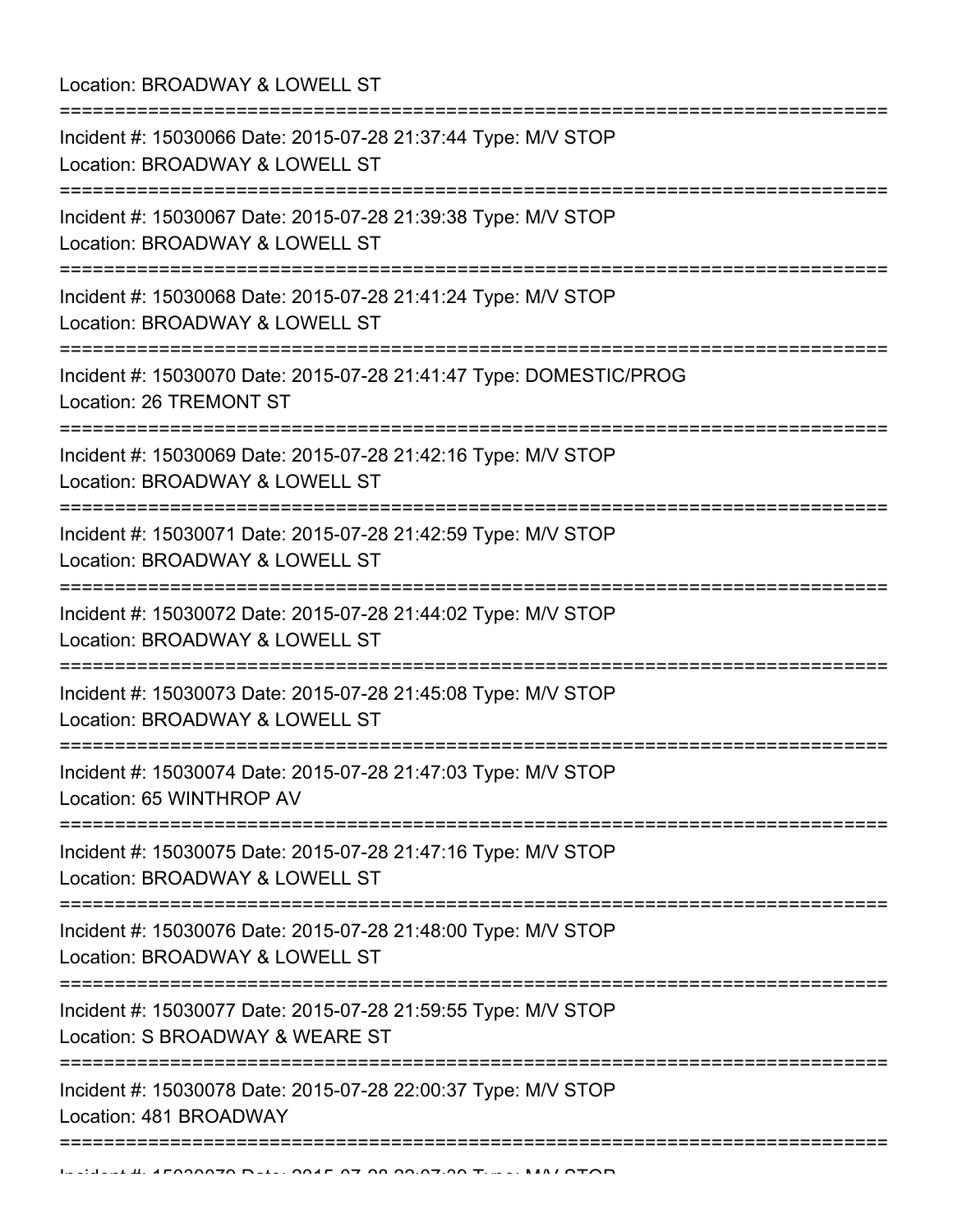Location: BROADWAY & LOWELL ST **==================** Incident #: 15030080 Date: 2015-07-28 22:13:59 Type: M/V STOP Location: DUNKIN DONUTS / 104 MARSTON ST =========================================================================== Incident #: 15030081 Date: 2015-07-28 22:15:03 Type: M/V STOP Location: AUBURN ST & BENNINGTON ST =========================================================================== Incident #: 15030082 Date: 2015-07-28 22:22:16 Type: M/V STOP Location: FARLEY ST & S BROADWAY =========================================================================== Incident #: 15030083 Date: 2015-07-28 22:27:32 Type: SHOTS FIRED Location: 38 DOYLE ST =========================================================================== Incident #: 15030084 Date: 2015-07-28 22:34:19 Type: LOUD NOISE Location: 33 KENDALL ST =========================================================================== Incident #: 15030085 Date: 2015-07-28 22:40:37 Type: MAL DAMAGE Location: 190 LAWRENCE ST =========================================================================== Incident #: 15030086 Date: 2015-07-28 22:46:42 Type: SUS PERS/MV Location: 53 ROLLINS ST =========================================================================== Incident #: 15030087 Date: 2015-07-28 22:53:22 Type: M/V STOP Location: 11 BROADWAY AV =========================================================================== Incident #: 15030088 Date: 2015-07-28 22:56:41 Type: DISTURBANCE Location: 458 HAVERHILL ST =========================================================================== Incident #: 15030089 Date: 2015-07-28 22:59:19 Type: LOUD NOISE Location: 425 MARKET ST =========================================================================== Incident #: 15030090 Date: 2015-07-28 23:00:21 Type: M/V STOP Location: HIGH ST & PLEASANT ST =========================================================================== Incident #: 15030091 Date: 2015-07-28 23:02:08 Type: M/V STOP Location: HIGH ST & PLEASANT ST =========================================================================== Incident #: 15030092 Date: 2015-07-28 23:05:20 Type: ASSSIT OTHER PD Location: 1 GENERAL ST ===========================================================================